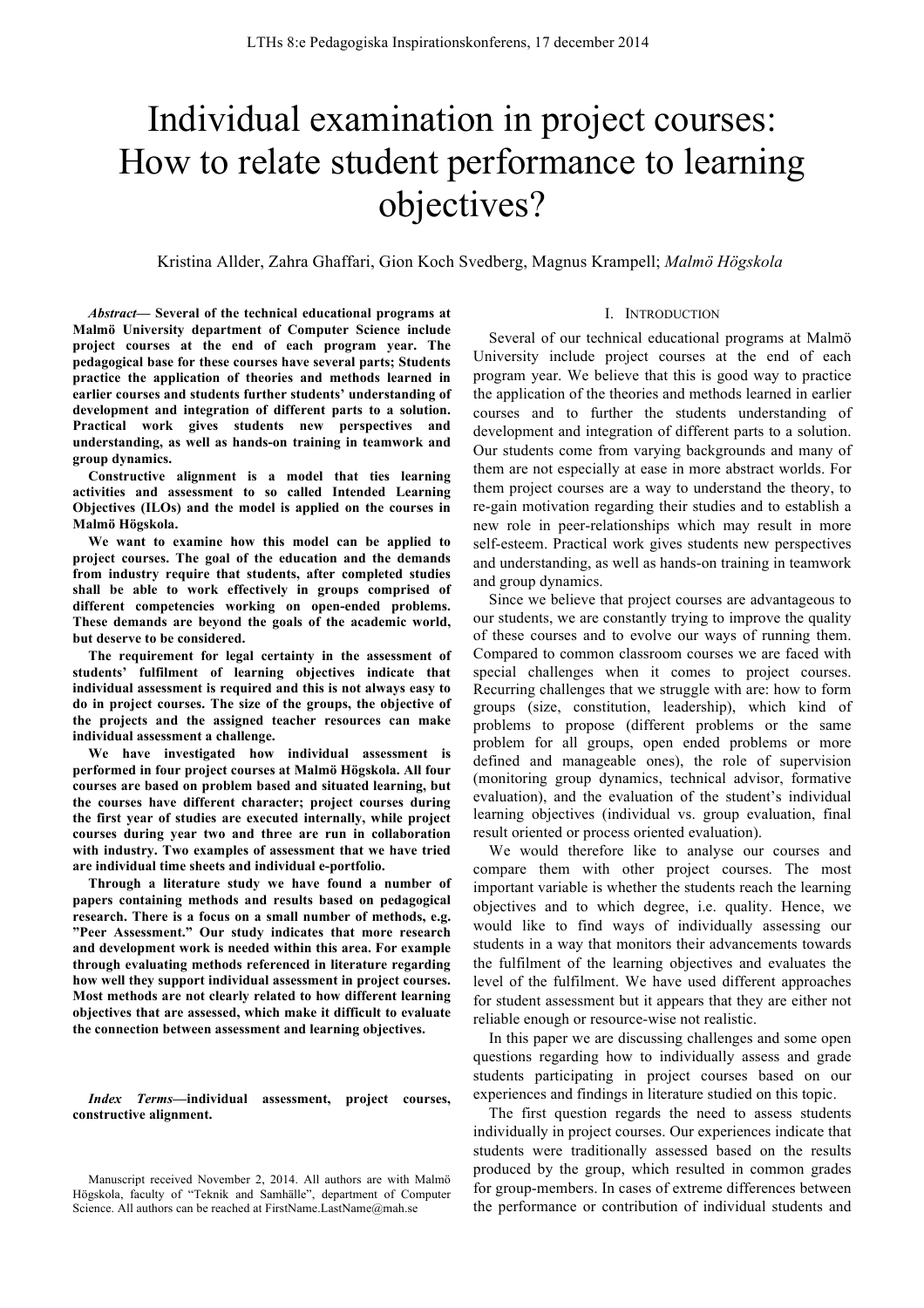the rest of the group, the responsible teacher could modify individual grades either up or down. Several reasons exist why we consider it important to assess and grade students participating in project courses individually:

- Legal certainty requires that the students individually get a fair assessment in relation to their achievement. So called "free riders" are more likely to pass in project works without individual assessments [4].
- Evaluations of educational programs carried out by the Swedish Higher Education Authority (UKÄ) focus on assessing if students, at the end of their studies, have reached the learning objectives defined for the study program. If the individual progress is not assessed and monitored it will not be possible to say whether a student fulfils the final objectives or not.
- Research indicates that formative feedback given to students individually during the course can improve their learning [1]. This implies that students' contributions should be assessed individually.

We looked at four project courses regarding individual examination. The courses are problem based and include situated learning. However, the courses are of different types: projects carried out at the end of the first year are run internally, while most of the projects at the end of the second and third year run in cooperation with companies. Examination types span from reporting individual time sheets to e-portfolio evaluations.

## II. HOW TO EVALUATE THE DIFFERENT TYPES OF PROJECT-COURSES – LITERATURE STUDY

We also looked at existing literature to try and find appropriate methods for individual student evaluations to compare with the experience from our project courses. Alden categorizes four different types of how to assess students in project-work courses [4]. Coppit describes the implementation of very large software engineering projects (20-30 students per group) and a hierarchically structured assessment system based on issue tracking [5]. Buzzetto-More & Alade mention some best practices while praising the generation of possible assessment data by ICT tools used in e-learning [3].

We recognized our own problems running project courses in many of the articles studied. While different interesting aspects regarding the individual assessment of students participating in project courses are covered, we did so far not find straightforward answers to our questions. This might be an indication that we did not manage to find the relevant scientific contributions or that more research is needed in this area. What we did find is that there are several areas of dialectic perspectives of research results that span a discourse from different points of view.

## III. ASSESSING LEARNING OBJECTIVES OR PROJECT WORK RESULTS? (WHAT SHOULD BE ASSESSED)

Since project work can be assessed in many different ways, the articles found in the literature study are very different at this point. However, two main categories were found that were used for differentiation. In most of the

papers students' final grades are evaluated based on the work and results performed by the whole group, weighted by the assessed individual participation, motivation and engagement. Only few papers describe the assessment of the individual fulfilment of learning objectives as part of for example constructive alignment or CDIO-courses [2], [7], [8], [9].

An interesting question is whether the two ways above differ in the type of resources needed for running the course and for assessing the students. A hypothesis could be that project courses focused on technical results are easier to coordinate together with external partners, such as companies, with relevant technical expertise. Another question is whether students working in a group that does not succeed in solving the tasks nevertheless can fulfil learning objectives. The possibility to learn from mistakes should not be neglected.

Since learning objectives of a given course relate to the overall objectives of the study program, the task of assessment and the providing of relevant feedback to the students not only requires technical knowledge but also insight about the pedagogical structure of the educational program [6].

## IV. INSIDE VS. OUTSIDE THE LOOP, (WHO IS ASSESSING AND WHAT IS THE PURPOSE OF ASSESSING)

Project courses in higher education are found to enable deep learning to close the gap between theory and its application and (in our experience) to integrate parts and components to a whole [3], [4]. Applying fragmented and theoretical knowledge taught in courses during the year, the students are forced to understand the practical problems and are forced to integrate different bits and pieces towards a working solution. Since this require special skills that are not taught in normal classroom courses, students get a second chance to prove themselves in new settings. It is not unusual to see students less talented in theoretical subjects surprise their teachers by shining in project courses.

For this to happen, project courses should contain a certain degree of complexity, preferably as real-world problems, authentic and based on real situations. Large, unstructured, complex, real-world problems are usually solved in larger groups with a higher degree of specialization. This is not that easy to handle in projectcourse settings. Some of the drawbacks are illustrated in [5]: groups need to be hierarchically structured, tasks are generated based on an issue tracking system. This strongly confines students' participation in the process.

The assessment scheme used in large groups is often not coupled to learning objectives but to available data that can be evaluated by teaching assistants. The only way for the teacher to be able to handle such a course is to step "out of the loop" [1].

Trying to assess individual learning objectives in authentic, real-world open-ended projects add another dimension. As a consequence of the division of work and the need for different roles within a project group, students can fulfil the learning objectives in many different ways. Hence, learning objectives must be formulated in a flexibleenough way so that they allow to be reached by different paths. Combinatorial effects may make it very difficult to account for all the possible ways in the evaluation criteria. It may therefore be more realistic not trying to assess the end result but to monitor the progression of each student towards